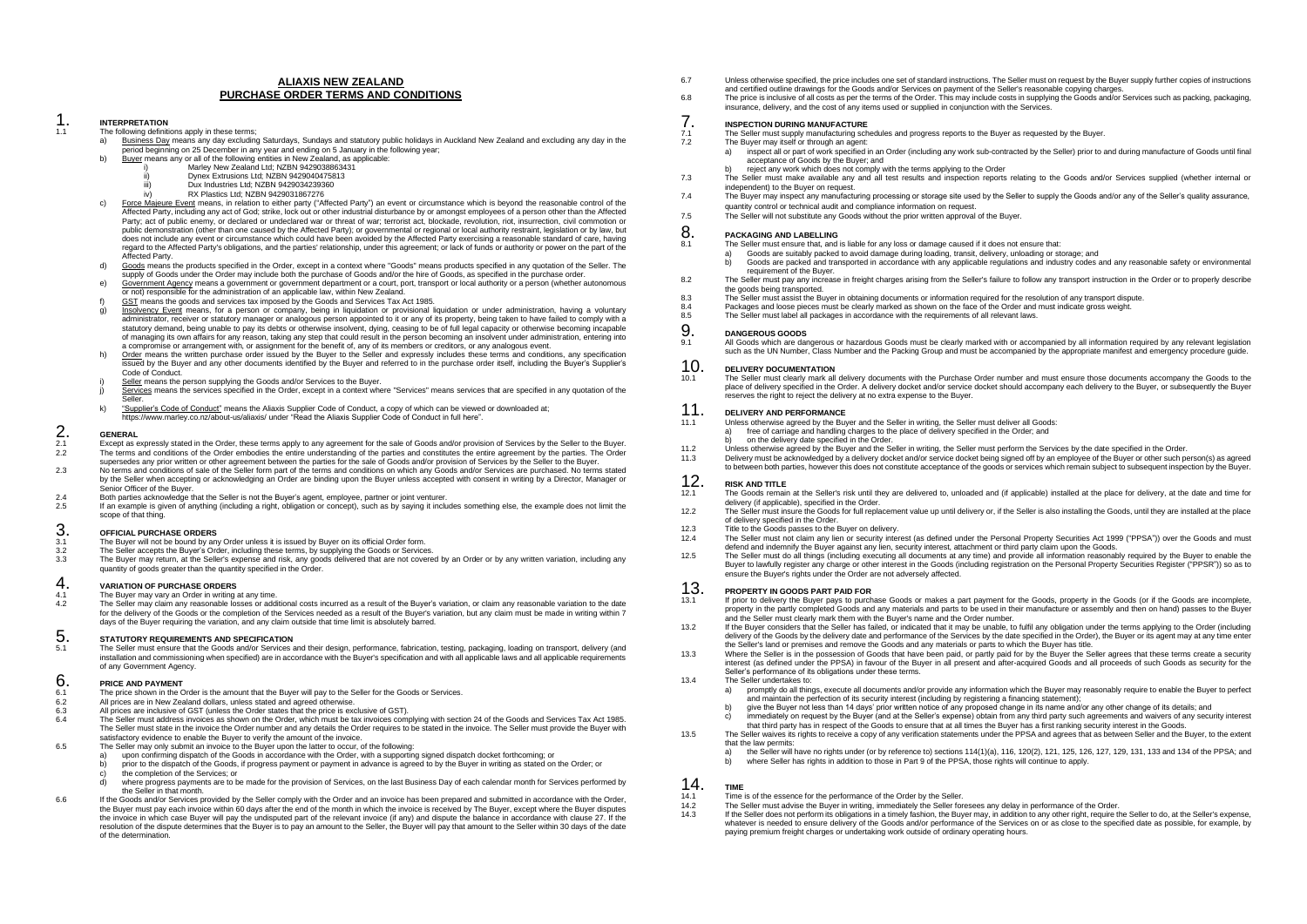## 15. **INSPECTION AND REJECTION OF GOODS AND/OR SERVICES**

- If the Buyer pays for the Goods before they arrive at the place of delivery specified in the Order, the Goods are ordered subject to inspection by the Buyer
- upon arrival.<br>15.2 The Buyer must have a reasonable time to inspect the Goods after delivery and/or the Services after their performance. The signing of delivery receipts or payment of invoices before inspection does not constitute acceptance of the Goods or the Services.<br>Inayment of invoices before inspection does not constitute acceptance of the Goods or the Services.
- 15.3 If upon inspection the Goods and/or the Services do not comply in every way with the Order and the terms applying to the Order, the Buyer may at its option either:
	- a) reject the Goods; or
	- b) require the Seller at no cost to the Buyer to make good within 5 Business Days any loss, damage or defect in the Goods and/or the Services to the satisfaction of the Buyer.
- No inspection by the Buyer during the manufacture of the Goods or prior to their dispatch will affect the Seller's warranties.
- 15.4 Even after it has paid for any Goods and/or Services, the Buyer may claim against the Seller for unsatisfactory, defective or damaged Goods and/or Services.
- 15.5 The Buyer is not taken to have accepted any Goods and/or Services merely because the Buyer has inspected or examined them or taken possession of them.
- 15.6 If there is a shortfall in the quantity of Goods delivered, the Buyer may either:
	- a) require the Seller to credit the Buyer for the shortfall; or
	- within 5 Business Days of delivery require the Seller to deliver the outstanding Goods, which the Seller must promptly do at its own cost.

### 16. **WARRANTIES**

- The Seller represents and warrants that:<br> $\frac{1}{2}$  the Seller has good title to the Good
- a) the Seller has good title to the Goods and that they are free of encumbrances, security interests, liens and reservation of title;<br>b) the Goods correspond to their description and to any sample:
- b) the Goods correspond to their description and to any sample;<br>c) the Goods and/or Services conform in every way with any relevant specification including (without limitation) any performance requirement for the Goods or Services identified in the specification;
- d) the Goods and/or Services comply with any applicable laws, regulations and any industry standards and all applicable requirements of any Government Agency including New Zealand or equivalent international standards and codes (including without limitation the New Zealand Building Code);
- e) the Goods are of good and acceptable quality;
- the Goods are new (unless otherwise specified in the Order);
- 
- g) the Goods and/or Services are free from defects in materials, workmanship and design;<br>h) the Services and the results of the Services will be rendered with due care and skill and be of high quality and workmanship and o to the Buyer;
- i) the Goods and/or Services are fit for the Buyer's purpose or if the Buyer's purpose is not known, for the purposes for which the Goods and Services are commonly used; and
- j) all representations (whether verbal or written) made by the Seller in relation to the Goods and/or Services are true and accurate.
- The Seller must, within a reasonable period after notification by the Buyer, remedy any defect, error, omission or default in the Goods or the Services.<br>16.3 Any replacement Goods will carry the same warranties as the orig
	- 16.3 Any replacement Goods will carry the same warranties as the original Goods and such warranties will come into effect at the date of delivery of the replacement Goods to the Buyer or the Buyer's customer or end user.
- 16.4 If the Seller fails to remedy any defect, error, omission or default in the Goods or the Services to the Buyer's reasonable satisfaction, the Buyer may remedy that defect, error, omission or default and any costs incurred by the Buyer in doing so shall be a debt due and owing by the Seller to the Buyer.
- 16.5 The Order does not exclude or in any way limit other warranties in the terms applying to the Order or implied by law.<br>16.6 The Seller must provide or procure for the Goods and/or Senvices all usual warranties and all
- 16.6 The Seller must provide or procure for the Goods and/or Services, all usual warranties and all trade warranties, and any warranties, which the Buyer specifically requests.

#### 17. **PERFORMANCE OF THE SERVICES**

- 17.1 The Seller must, in providing the Services or performing works in connection with the installation, fitting, delivery, hire or commissioning of the Goods:
	- a) ensure the Services or works are performed diligently, competently, with due care and skill and in a proper and professional manner; b) supply all labour, tools, equipment and materials needed to complete the Services or works;
	- c) co-operate, liaise and co-ordinate the Services with the Buyer's operations and any other parties providing Goods and Services to the Buyer so as to not interfere with, impede or delay any other work in progress on the Buyer's premises or site;
	- d) indemnify the Buyer against any loss, damage, claim or liability in connection with the performance of the Services or works or the presence of the Seller's employees or agents on the Buyer's premises;
	- e) obtain and comply with every permit, licence and approval, and give every notice, required to comply with applicable law and with any requirement of a Government Agency;
	- f) comply with, and ensure that the Seller's employees, agents and permitted subcontractors comply with, the Buyer's site procedures including its work health and safety requirements, all applicable industrial awards and agreements and the reasonable directions of the Buyer and its authorised officers;
	- g) comply with all applicable laws and standard or codes which apply to the Services or the works; and
	- h) ensure that all product related information is kept updated, accurate and complete including all hard copy and online information.

### 18. **SELLER INDEMNITY**

- 18.1 The Seller must indemnify the Buyer, its employees, agents and contractors for any loss, damage, expense, claim or liability including by way of any act or omission, negligence or recklessness on behalf of the Seller (or the Seller's employees, agents or contractors) suffered or incurred by the Buyer, its employees, agents and contractors in connection with:
	- a) a breach by the Seller of any warranty or condition contained in these terms;<br>b) a breach by the Seller of any provision of any Order:
	- a breach by the Seller of any provision of any Order;
	- c) the supply of defective Goods or Services; and
	- personal injury or death or loss of or damage to any property (including loss of or damage to the Buyer's property) arising out of or as a consequence of the Seller's supply of Goods or performance of the Services under the Order.
- 18.2 This clause 18 shall survive the termination or completion of the Order.<br>18.3 This indemnity includes (without limitation) liability incurred under the U
- 18.3 This indemnity includes (without limitation) liability incurred under the Consumer Guarantees Act 1993, Fair Trading Act 1986 and Building Act 2004 (or equivalent laws) where any Goods and/or Services supplied by the Buyer (whether directly or indirectly) to any consumer fail to comply with the guarantees or obligations in those Acts. For the avoidance of doubt this indemnity includes (without limitation) full remediation costs, product recall costs, compliance costs and all other costs and expenses resulting from any defect or failure of the Goods or Services supplied.

### 19. **CANCELLATION OF ORDERS**

- 19.1 If the Seller breaches any provision of the Order, or if an Insolvency Event occurs in relation to the Seller, the Buyer may at its option and without prejudice to any of its other rights, cancel the Order to the extent that the Order relates to Goods which have not yet been delivered to the Buyer, any Goods on hire to the Buyer and/or Services which have not been provided. The Seller has no claim for the price of those Goods, remaining period of hire on hired Goods and/or Services or for any compensation for that cancellation.
- 19.2 Even if clause 19.1 does not apply, the Buyer may at any time cancel any Order for Goods and/or Services, but:
	- a) the Buyer must pay for any part of the Goods delivered, hire period that has elapsed for Goods hired and/or Services provided prior to the cancellation and accepted by the Buyer;
- b) if the Seller has prior to the cancellation shipped any Goods which have not been delivered to the Buyer at the time of cancellation, the Buyer may either accept delivery of those Goods, or return them to the Seller at the Buyer's expense (and the Seller has no claim for the price of those Goods or for any compensation for that cancellation); and
- c) if the Goods are unshipped at the time of cancellation, the Seller has no claim for the price of those Goods or for any compensation for that cancellation, except to the extent that the Goods are manufactured or fabricated to the Buyer's specification or to a specification prepared by the Seller for the Buyer, and for those Goods:
	- i) on receiving the notice of cancellation, the Seller must cease manufacture in accordance with and to the extent specified in the notice and immediately do everything possible to mitigate any costs incurred;
	- ii) the Buyer must pay to the Seller any expenditure reasonably incurred by the Seller prior to the date of the cancellation which is directly attributable to the Buyer's Order and which the Seller is not able to recoup in some other way; and
	- iii) title to and property in materials or incomplete Goods passes to the Buyer upon payment and the Seller must upon the Buyer's demand and at the Seller's cost deliver to the Buyer any such property and/or incomplete Goods.
- 19.3 If the Buyer terminates the Order, the termination is without prejudice to any rights or liabilities of the parties under the Order or at law which have accrued on or before the date of termination.
- If the Seller does not deliver the Goods and/or perform the Services by the specified date, or supplies any Goods and/or Services, which in the opinion of<br>the Buyer do not comply with every requirement of the terms applyin or engage another contractor to perform the Services and the difference (if any) between the cost of the replacement goods or services and the price of the Goods or Services (as applicable) will be a debt due and owing from the Seller to the Buyer.

#### 20. **CONFIDENTIALITY**

- The Seller must maintain the confidentiality of every enquiry, quotation and tender concerning the supply of Goods and/or Services by the Seller to the Buyer, and of any Order.
- 20.2 The Seller must obtain the Buyer's prior written consent before disclosing to any third party anything which relates to the supply of Goods and/or Services
- and drawings and/or specifications related to the Buyer. 20.3 The Seller must not without the prior written consent of the Buyer disclose to any third party the terms of any Order or the fact that it supplies Goods and/or Services to, or has any relationship with, the Buyer.
- 20.4 This clause 20 shall survive the termination of these terms or completion of any Order.

## 21. **INTELLECTUAL PROPERTY RIGHTS**

- 21.1 The Seller warrants that the sale or use of any Goods and/or Services by the Buyer will not infringe or contribute to the infringement of any intellectual property rights (including rights to patents, designs, copyright, trademarks, trade names, circuit layouts or other protected right) conferred under statute,
- common law or equity in any country. 21.2 The Seller agrees that all new intellectual property that arises or is created by the Seller or any of the Seller's employees, subcontractors or agents in the course of supplying the Goods and/or Services will be the Buyer's exclusive property.
- 21.3 The Seller grants the Buyer an irrevocable, royalty free, non-exclusive, fully-assignable, perpetual license to use all intellectual property rights associated with the Goods and/or the Services and any documentation provided pursuant to the Order for the installation, use, support, repair, maintenance and alteration of the Goods, Services and/or other works.
- 21.4 The Seller must indemnify the Buyer against any loss, claim, damage or expense arising out of or in connection with any claim by a third party that its intellectual property rights have been, or will be, infringed by the Buyer's use of the Goods and/or Services.
- 21.5 If Goods are to display any trade names, trademarks, specifications, artwork or other material supplied by the Buyer ("Buyer Materials") the Seller may use such Buyer Materials solely for the purpose of packaging and labelling the Goods, or as otherwise permitted in writing by the Buyer in writing. The form, design, colour, text and manner and use of the Buyer Materials will be subject to prior written approval of the Buyer. When the Buyer Materials are used;
	- a statement or symbol will also be provided which legibly shows unqualified ownership of the Buyer Materials by the Buyer;
		- ii) the Seller will not affix its name or logo or any other brand, name, mark or logo to the Goods except as agreed to in writing by the buyer;
		- iii) such Buyer Materials may only be used in a manner required or directed by the Buyer in writing from time to time and;<br>iv) the Supplier will cease use of the Buver Materials upon termination of these terms and conditio
		- iv) the Supplier will cease use of the Buyer Materials upon termination of these terms and conditions or otherwise upon notice from the Buyer.

## 22. **IMPORT DUTIES**

22.1 The Seller must pay all New Zealand import duties and charges (including GST), as applicable, payable on the Goods or components and materials imported by it into New Zealand as applicable, for use in manufacturing the Goods, and all special duties, such as anti-dumping duties or countervailing<br>duties unless otherwise specified in the incoterms agreed to between

#### 23. **INSURANCE**

- 23.1 The Seller must maintain adequate insurance including public liability, automotive, freight liability, product damage insurance and other insurances required by law or reasonably expected or required by the Buyer. Unless otherwise agreed, insurance coverage will be for no less than \$10,000,000 in respect of each claim. If specified in the Order, the Seller must also affect a professional indemnity insurance policy on terms and for amounts specified by the Buyer.
- 23.2 At the Buyer's request, the Seller must produce evidence that the Seller is maintaining the insurances required by clause 23.1.<br>23.3. The Buyer may take out and maintain any policy of insurance required by clause 23.1
- 23.3 The Buyer may take out and maintain any policy of insurance required by clause 23.1 if the Seller fails to do so. Any cost or expense incurred by the Buyer in taking out and maintaining any policy of insurance under this clause shall be a debt due and owing by the Seller to the Buyer.

### 24. **LIABILITY OF BUYER**

- 24.1 the Buyer is not liable for any injury, damage or loss sustained by the Seller or by any employee or agent of the Seller on the Buyer's premises or at any place of delivery, performance or elsewhere.
- 24.2 The Seller must indemnify the Buyer against, and releases the Buyer from, any claim, cost or demand in connection with any such injury, damage or loss or any injury, damage or loss in connection with the Order or the transaction contemplated by the Order.

## 25. SUBCONTRACTING

- 25.1 The Seller must not assign its rights or obligations in relation to the Order without the prior written consent of the Buyer.<br>25.2 The Seller must not subcontract the whole or any part of the Services or the productio
- 25.2 The Seller must not subcontract the whole or any part of the Services or the production, manufacture or supply of the whole or any part of the Goods without the prior written consent of the Buyer.
- The Buyer's consent to the Seller subcontracting its rights or obligations does not relieve the Seller of any of its obligations under the Order.<br>25.3 The Buyer may dispose of declare a trust over or otherwise create an in
- The Buyer may dispose of, declare a trust over or otherwise create an interest in its rights under this document without the consent of any other party, and may disclose to any potential holder of the right or interest any information relating to this document or any party to it.

## 26. **AMENDMENT**

26.1 This document can only be amended, supplemented, replaced or novated by another document signed by the Seller and the Buyer.

#### 27. **DISPUTES**

- 27.1 If any dispute arises in connection with the Order which cannot be settled amicably between the Buyer and the Seller, either party may give written notice of the dispute to the other party.
- 27.2 Within 14 days after service of a notice of dispute, the Buyer and the Seller shall confer at least once to attempt to resolve the dispute and failing resolution of the dispute to explore and if possible, agree on methods of resolving the dispute by other means. At any such conference each party shall be represented